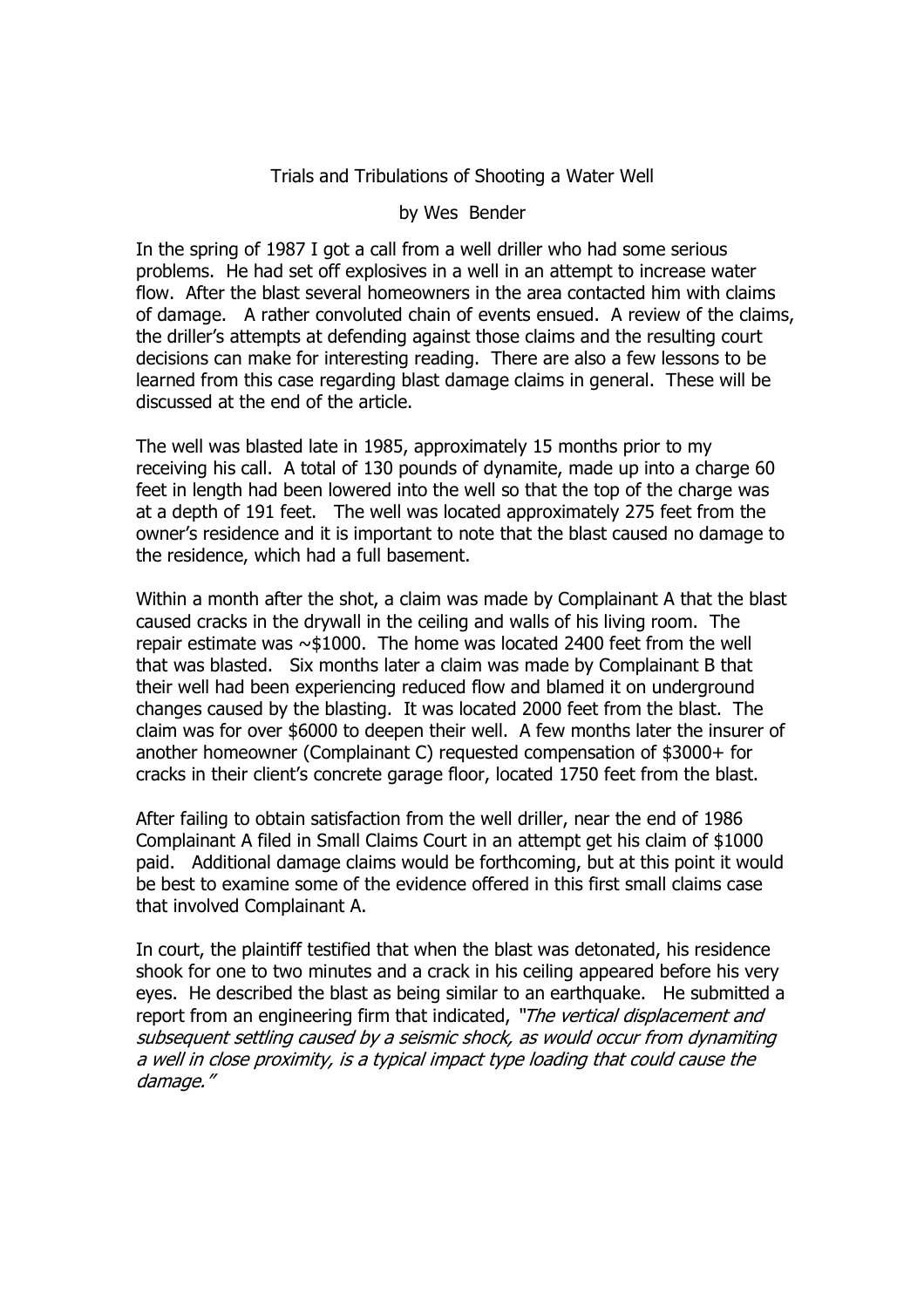The plaintiff also introduced into evidence an article from Water Well Journal that, pertaining to shooting a well says, "..the process is dangerous and carries serious liability questions." It goes on to say, "Be sure to use this technique only in areas that are sparsely populated. The effect on the well may also be felt in adjacent wells or basements. Your insurance company may be called on to repair a lot of cracked basement walls."

The plaintiff brought in as an expert witness a competing well driller. This driller testified that, "Small shots consisting of two or three pounds of explosive are used. Larger shots are never used because they are not necessary or advised. Fly rock, damage to neighbor's property, safety of the blaster and liability to structures are only a few of the reasons."

Complainant C appeared on behalf of the plaintiff (Complainant A) and testified that he also heard the blast and it seemed to go on for over a minute.

The judge asked both the plaintiff and the defendant to comment on the rock and geologic formation below ground in an effort to determine if this might have a bearing on whether the blast in question could cause damage to a structure. The plaintiff called upon his well driller witness to address the geology. He stated that he had dynamited two wells and, "In both cases clay and sand made up the first ninety feet of drilling. It was at this level that the formation changed. Loose boulders existed in greater quantities in the (1<sup>st</sup> name deleted) well. The (2<sup>nd</sup> name deleted) well appeared to be larger fractured rock, perhaps even considered solid rock. It is this rock or boulder strata that transmits the shock wave. Since there is a layer of soft material on the surface, the building closest to the actual blast were spared damage."

In response to the judge's request for geologic information, the defendant presented a surface geologic map and stated that it proved that the ground conditions are all alike throughout the area.

In an attempt to show how vibration decays with distance, the defendant introduced a document depicting how sound waves decay in air and also how they react to changes in atmospheric conditions such as temperature gradients. (The judge, in his decision, determined this to be irrelevant to the case.) The defendant also introduced literature pertaining to detonation times that should have refuted the plaintiff's claim that the blast effects lasted for one to two minutes.

When asked by the court why he used the quantity of explosive he did, the defendant indicated that he wanted to obtain water as quickly as possible.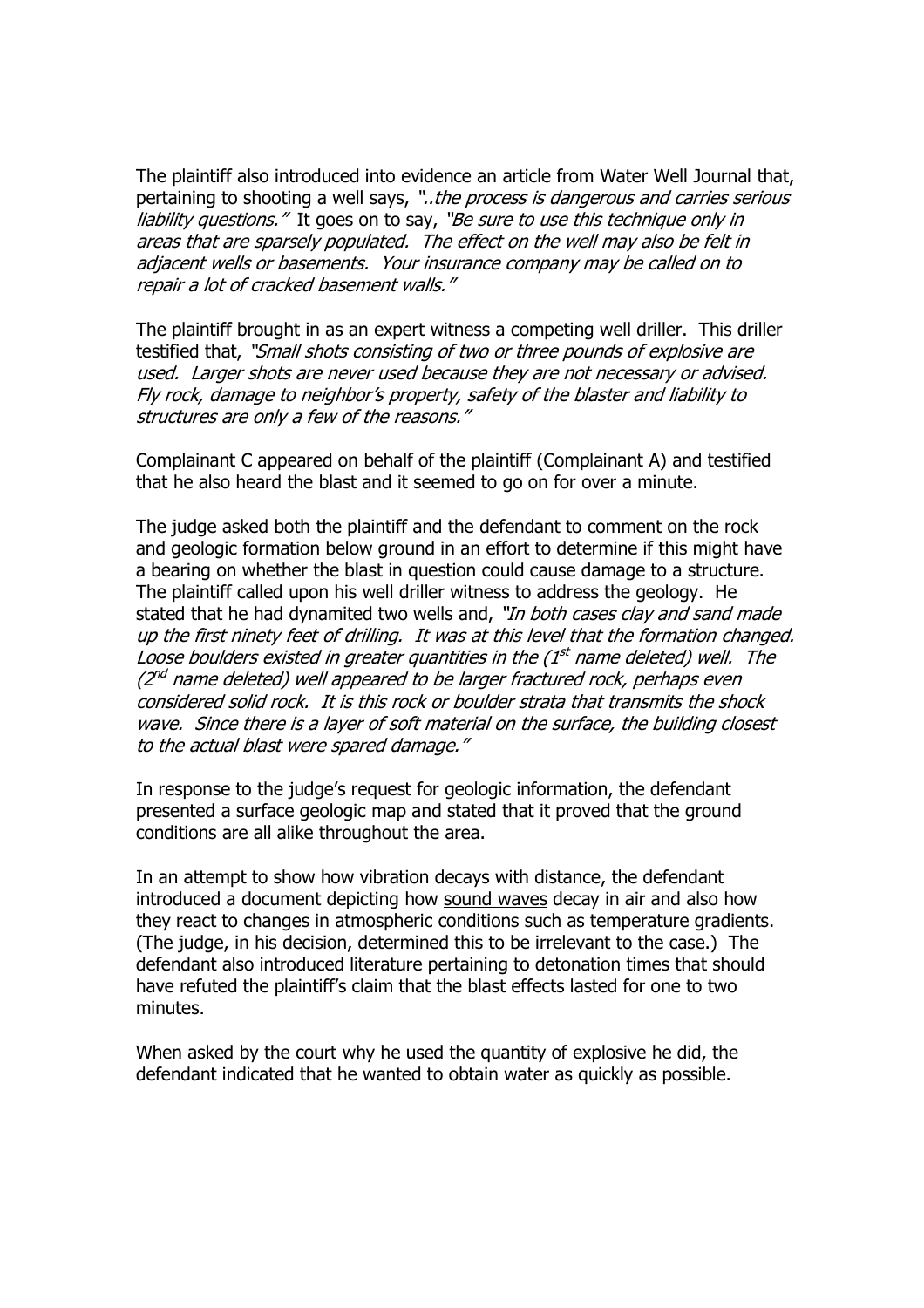In January 1987 the Small Claims Court issued its decision, finding in favor of Complainant A and awarded him approximately \$1000 for repairs and court costs. In its decision, the court found that the blast could indeed be termed a large one. The court did not agree with the defendant's primary argument that, "...the blasting was carried out according to industry standards and that Plaintiff's home was at such a great distance from the blasting site that it could not have possibly damaged it." The court also placed substantial weight on the plaintiff expert's definition of the underlying geology and accepted it, while downplaying the value of the defendant's simple geologic map. The judge determined that the plaintiff could recover damages under either or both of two legal theories. These were (1) Strict or Absolute Liability, and (2) Negligence. The first because he blasted in a thickly populated place and that carried with it such a high risk of danger that it is justifiable to place liability for the loss on the person engaging in it. The second because of the defendant's response as to why he used so much explosive and also that (1) the defendant did not conduct any analysis of the rock or geology, (2) did not consult with any qualified blasting expert prior to the blasting and (3) did not notify any of the surrounding property owners of the fact that the blasting would take place. The court felt that these would have been prudent steps to take, especially considering the "large quantities of explosives".

Shortly after the above Small Claims Court decision, complainant C contacted the driller seeking compensation for the \$1000 deductible on their insurance (garage floor cracking) and added \$500 for cracks found in their sidewalk that they claim also resulted from his blast. Another claim came from Complainant D who submitted a claim for over \$1500 to have their well drilled deeper because of reduced flow. Their well was located 2700 feet from the blast. When the driller refused to pay their claims of damage, Complainants C and D filed in Small Claims Court to recover the amounts requested.

As you can see, this problem was beginning to snowball out of control. The well driller's attempts to handle his own defense had not gone well. As would be apparent to anyone who has reasonable experience in investigating claims of blasting damage, at the distances involved and the size of the blast, the damages simply could not have been the result of the blast. One cannot expect a Small Claims Court Judge, however, to be an expert in the technical issues involved. He has to decide the case on the evidence submitted in court. The definition of a large blast is in the eye of the beholder. In the judge's opinion, this was a large blast, probably reinforced by the testimony of the plaintiff's "expert". The judge took the time to go out and verify the locations of the well and where the damage had occurred and probably came to the only conclusion he could, considering the testimony presented.

At this point the well driller obtained legal counsel and filed to appeal the Small Claims Court's decision.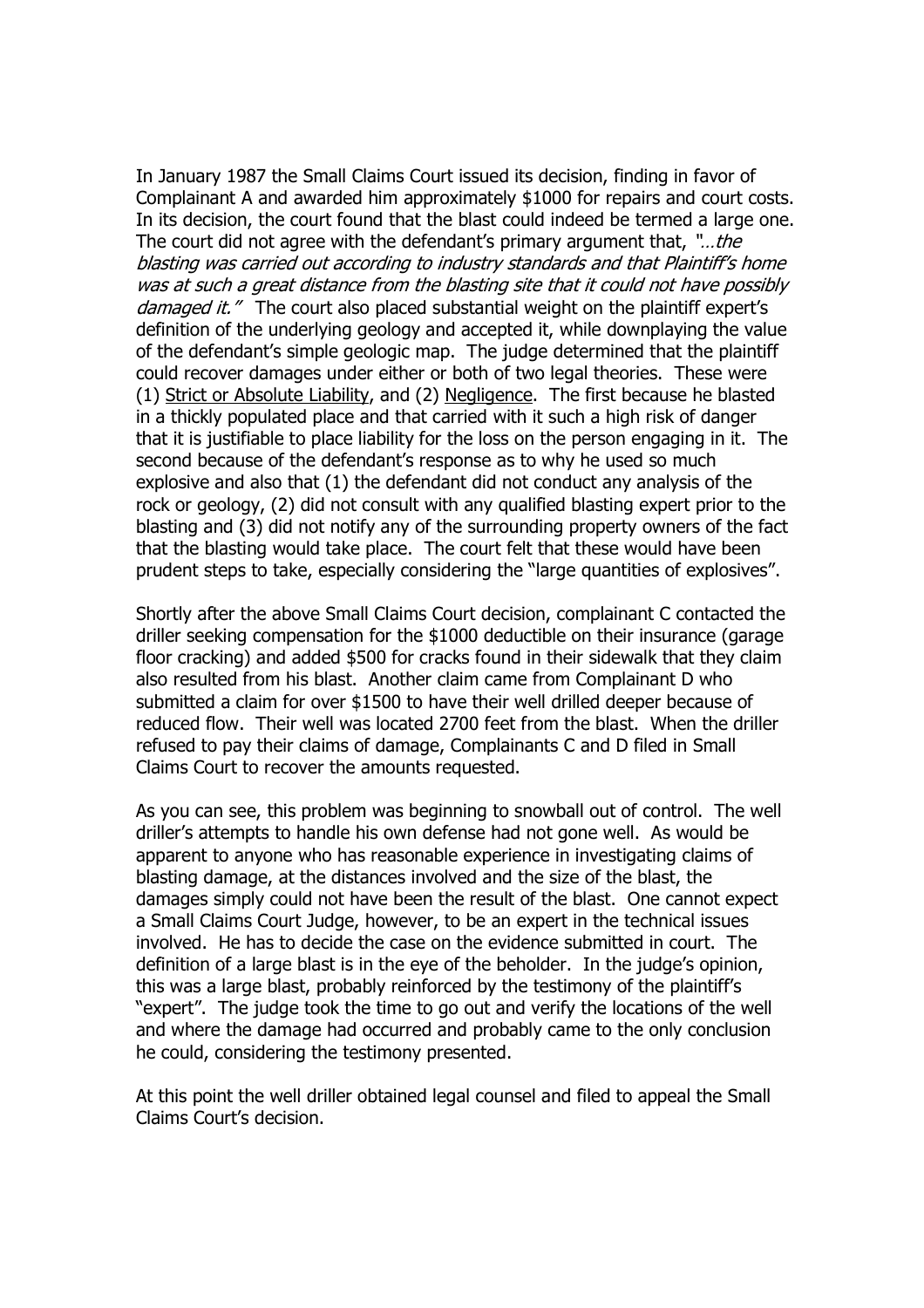In California, appeals to small claims decisions are handled in Superior Court. Upon the driller's filing to appeal, the Small Claims Court suggested that Complainants C and D continue their pending cases until the appeal was decided.

It was also at this juncture that the well driller contacted a noted seismologist for possible assistance and also contacted this writer to assist in his appeal. The well driller was not a wealthy individual, nor was his well drilling business very large. He apparently did not have insurance to cover the costs that were being incurred. When he received the seismologist's estimated cost to visit the site and properly address the issues, he instead asked if that expert could possibly just review an information package that he would send and make a determination as to whether or not the damage claimed was legitimate. This is not something that an expert witness is usually willing to do. If his testimony is to stand up in court, it is important that he visit the site and investigate all of the evidence available before rendering an opinion. To his credit, the seismologist, after explaining the drawbacks of doing so without his visiting the site, agreed to offer an opinion in the form of a Report of Investigations (RI) based upon, and limited to, the information in the package that he had been sent.

As previously stated, the well driller and his attorney had also decided to use my services. First, I had to go through all of the well driller's file of documents and his testimony and try to clarify and/or correct any errors he had made. He had minor discrepancies in the actual weight of explosives, the detonation velocities, distances, geology, etc. The details have to be accurate or one's findings can be suspect. I visited the site of the occurrence, investigated all of the issues involved and wrote up a report of my findings. Refuting the competing well driller's testimony regarding the limited amount of explosive used in shooting a well was relatively easy. There have been numerous instances where several hundreds of pounds of explosive have been used for the purpose. It was equally easy to refute his theory that the vibration had bypassed the nearest structures, traveled along the rock at depth and then had caused damage at distant residences. This may have come from a diagram of seismic refraction theory that he found, but he was confusing the ray of the first wave to arrive (the ray on the diagram) with a ray with maximum ground motion (his interpretation).

Previously, I had consulted and done vibration monitoring on a hydroelectric project 1-1/2 miles from the area where these damages were claimed. The geology was similar and I had documentation from the previous work to show what the vibration decay rates would have been. I calculated that the vibration intensity at the Complainant's residence was between 0.03 and 0.05 inches per second (IPS) of peak particle velocity.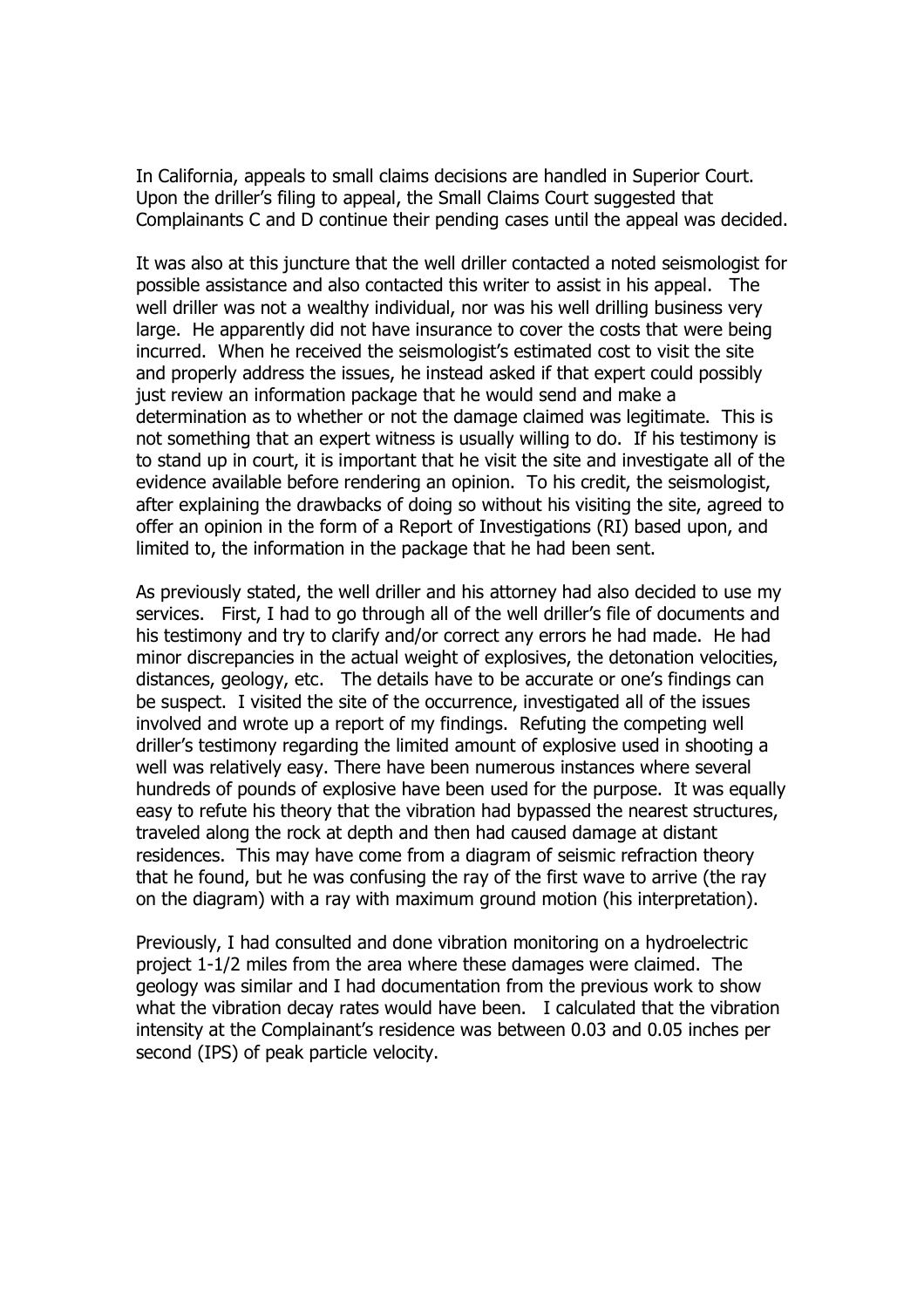This would have been on the order of one fifteenth to one twenty-fifth of the Bureau of Mines suggested limit of 0.75 IPS for plaster and approximately one twenty-fifth to one fortieth of the lowest level that could possibly cause damage to gypsum wallboard construction. My conclusion was that it was just not physically possible to cause the damage claimed by detonating 130 pounds of well confined explosive at a distance of 2400 feet.

With regard to the duration of shaking the plaintiff says he witnessed, I pointed out that the entire column of explosive would have detonated in 3 milliseconds. The ground waves and surface waves would have spread somewhat over the 2400 foot distance, but the duration of shaking would not have exceeded two seconds at that point. Further, there was no continuing source of energy that could cause the ground to continue to oscillate as if it were a bowl of Jello.

The plaintiff's attorney did object to the submission of the seismologist's RI without the presence of the author because he could not be cross-examined. Anticipating that objection, I had previously reviewed the RI and then included references to portions of it in my report. The court allowed the RI to be entered into evidence as part of my report.

The appeal trial was conducted in a single day in Superior Court. I testified as to my findings and to my concurrence with the seismologist's findings and was cross-examined by the plaintiff's attorney. A structural engineer also testified on behalf of the well driller. Afterward, we all thought that the lower court's decision would probably be overturned on this appeal.

However, this was not to be. When the Superior Court Judge rendered his decision, he found in favor of the plaintiff. Although he placed weight on the testimony of the expert witnesses (and actually complimented same), he indicated that he placed more weight on the plaintiff's testimony that the cracks were not there before the blast, but were there afterward.

A very unfortunate circumstance in this case was that there was an individual who knew that the damage in question existed prior to the blast. As a contractor, he had been asked for an estimate to repair the damage. This was before the well was blasted. When the well driller managed to track down this important potential witness, he admitted that he had indeed seen the damage before the blast, but refused to testify in the case because, "they are my friends."

As far as I know, Complainant B never filed a claim in court. It turned out that the summer before the blast they had mentioned to the owner of the blasted well that their well was also experiencing a reduction in flow. That would have come out in any court proceeding and probably had an impact on their decision not to file.